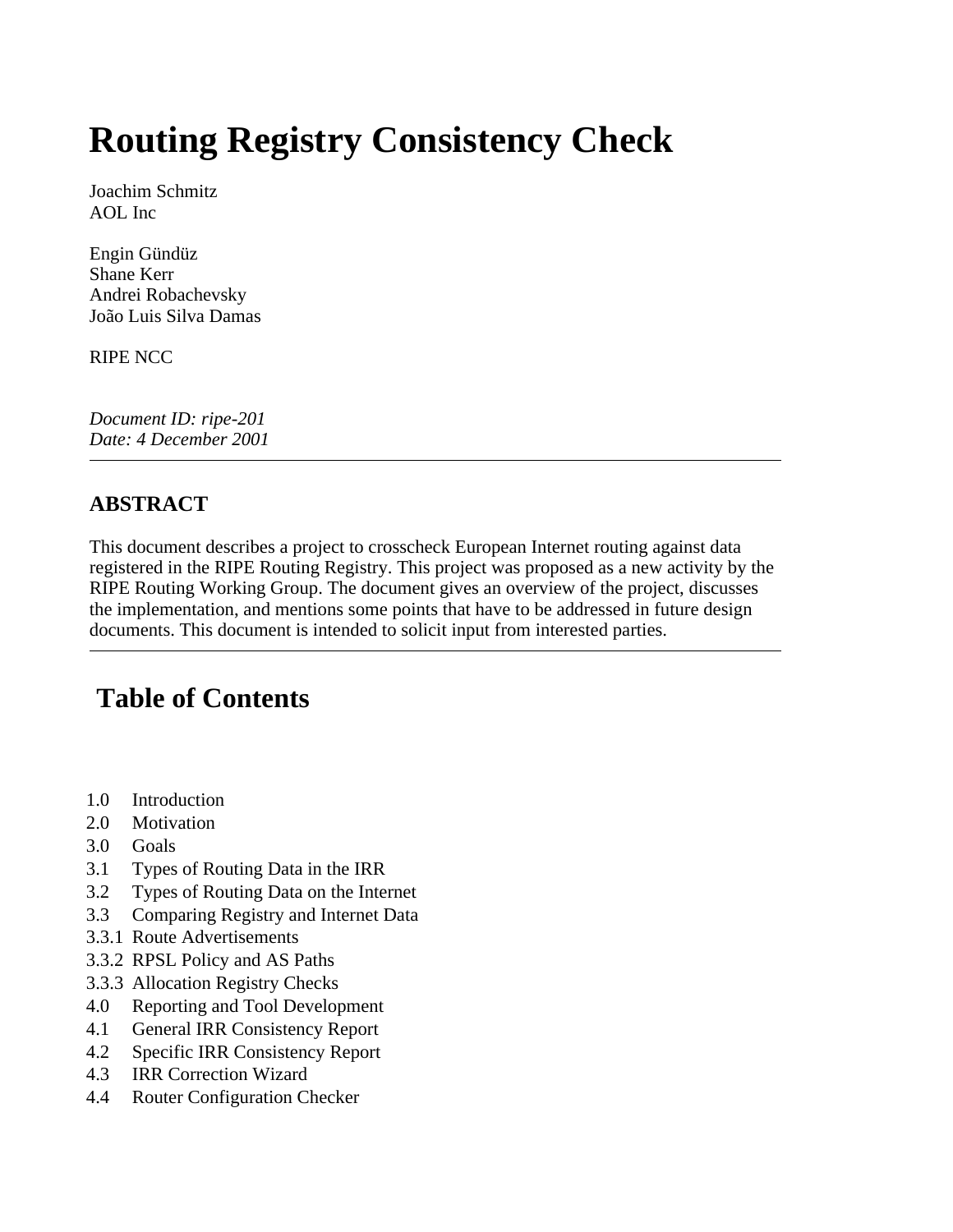- 4.5 Other Tools
- 5.0 Side-Note on Data Privacy
- 6.0 Timeline References

# **1. Introduction**

For quite some time, the RIPE Database has been part of a global system known as the Internet Routing Registry (IRR). It consists of a set of online databases that offer the possibility to store routing policy information that may be used in network verifications or configurations. Other databases in the IRR include the RADB, ARIN, and a growing number of databases operated by Internet Service Providers (ISPs).

Practical applications of the IRR have ranged from simple registration of Internet resources, such as autonomous system (AS) numbers, to registration of routing policies, and complete routing configurations.

However, the IRR is not generally considered to form an essential or even adequate tool for network operations. Sometimes, it has been viewed as a somewhat obscure system that was difficult to use and its potential benefits have not become available to a wider audience.

Over time, the degree of usage and attention to data maintenance has varied among users resulting in a situation where the quality of data stored is mixed.

This project aims at correcting that situation by establishing a stronger link between routing data as seen on the Internet and as stored in the RIPE Database. It is also a goal of this project to address the causes that led to the current unsatisfactory situation by providing tools and information that enhance the usefulness of the IRR to ISPs.

# **2 Motivation**

As previously described, the IRR stores Internet routing information that can be used by ISPs to configure and debug their connectivity. This information is stored in the RIPE Database as **route**, **aut-num**, **inet-rtr**, **route-set**, **as-set**, and other RPSL objects containing information such as the intended AS origin of an announced prefix, peering information between different ASes, etc. The quality of these data varies widely, while it is supposed to be a representation of what is actually seen in the Internet Routing system.

During the initial stages of RIPE Database development, two major drawbacks existed. On one hand, the limitations of the RIPE-181 representation of routing policies became obvious over time, resulting from growing demands and evolving routing protocols. To a significant extent, this has been amended by the introduction of RPSL[1].

On the other hand, mechanisms for data protection within the Database were not strong, and unauthorised (usually accidental) modifications of data occurred. In addition, there was no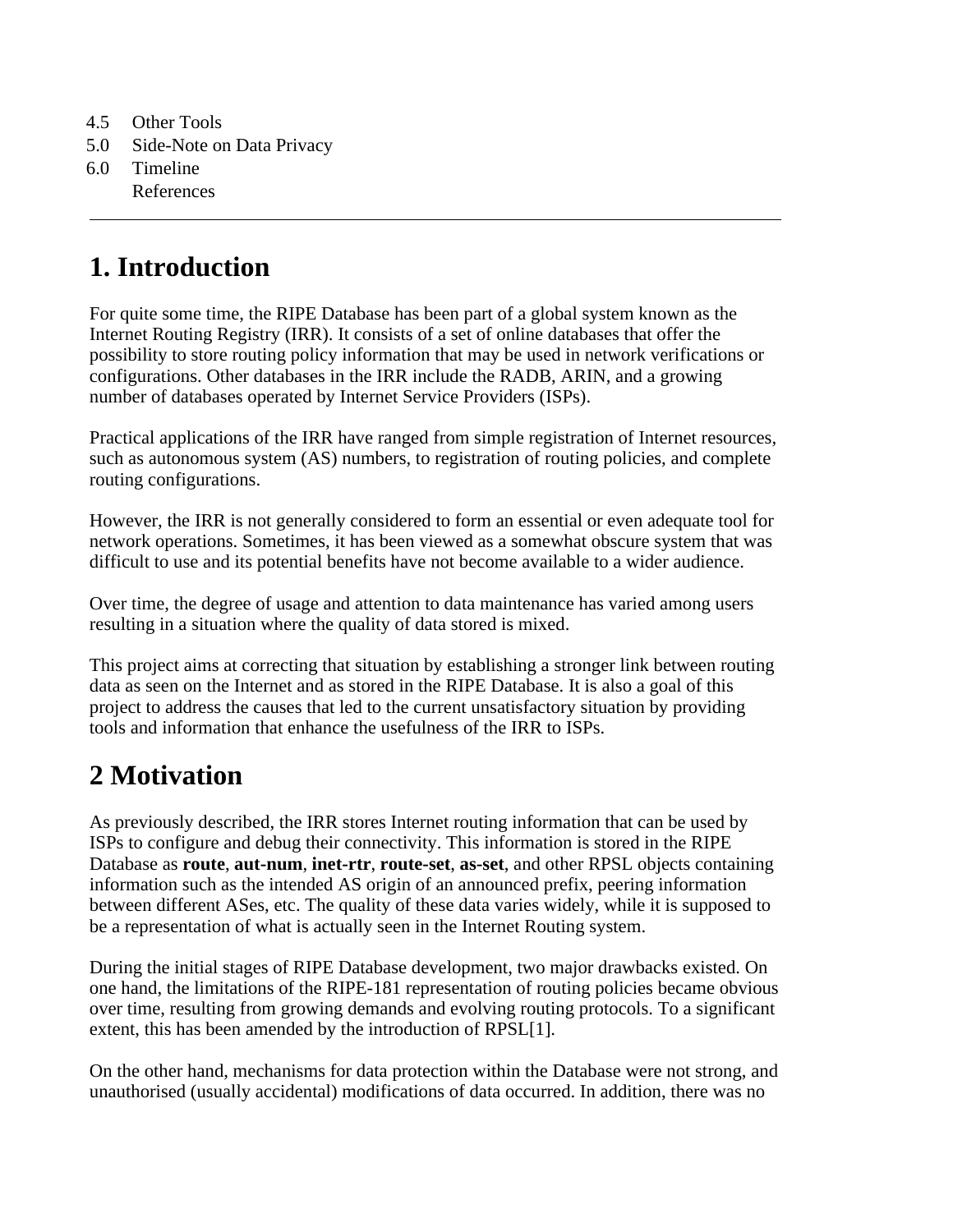authorisation mechanism for registration of data in the Database and any user could essentially store any information in the Database (e.g. a new origin for a prefix already registered in another **route** object).

Nowadays, the available protection mechanisms are strong and users can ensure that their data may only be modified by themselves. Regarding authorisation, the RPSL version of the RIPE Database (version 3.0) implements the Routing Policy System Security (RPSS) specification [2], which enables security mechanisms for object creation. Thus a major concern regarding reliability of data has been removed.

As a result of the two factors described above, and due to the highly dynamic nature of the Internet, a significant amount of data in the Routing Registry is incorrect, out of date, or simply missing. With a sound basis in place from which to start, this situation may now be remedied.

It is worthwhile to note that existence of incorrect data in the IRR does not necessarily make it unusable in its entirety. For example, ISPs that ask their customers to register in the IRR can still configure their routers from the IRR because the subset of data that is of interest for this purpose would be complete and accurate, even if other data in the IRR might not be.

While improvements to the Database system will help prevent erroneous registrations in the future, there is a need to correct the inaccurate data currently stored in the Database. Moreover, development of support mechanisms is required to enable ISPs to maintain data and keep it up to date as the Internet evolves.

The RIPE Routing Working Group identified these needs and requested that the RIPE NCC addressed them. This document describes the corresponding RIPE NCC project.

# **3. Goals**

From the previous considerations, the main goals of the project can be outlined as follows:

- To track, report on, and increase the accuracy of IRR data
- To track and report IP allocation usage in the Internet
- To develop tools to improve user interaction with the IRR; in particular, to increase ease of use of the IRR and to benefit from its resources
- To disseminate tool and user information

The following sections discuss how to attain these goals.

### *3.1 Types of Routing Data in the IRR*

The current IRR exhibits two types of data

- IP routes
- $\bullet$  routing policies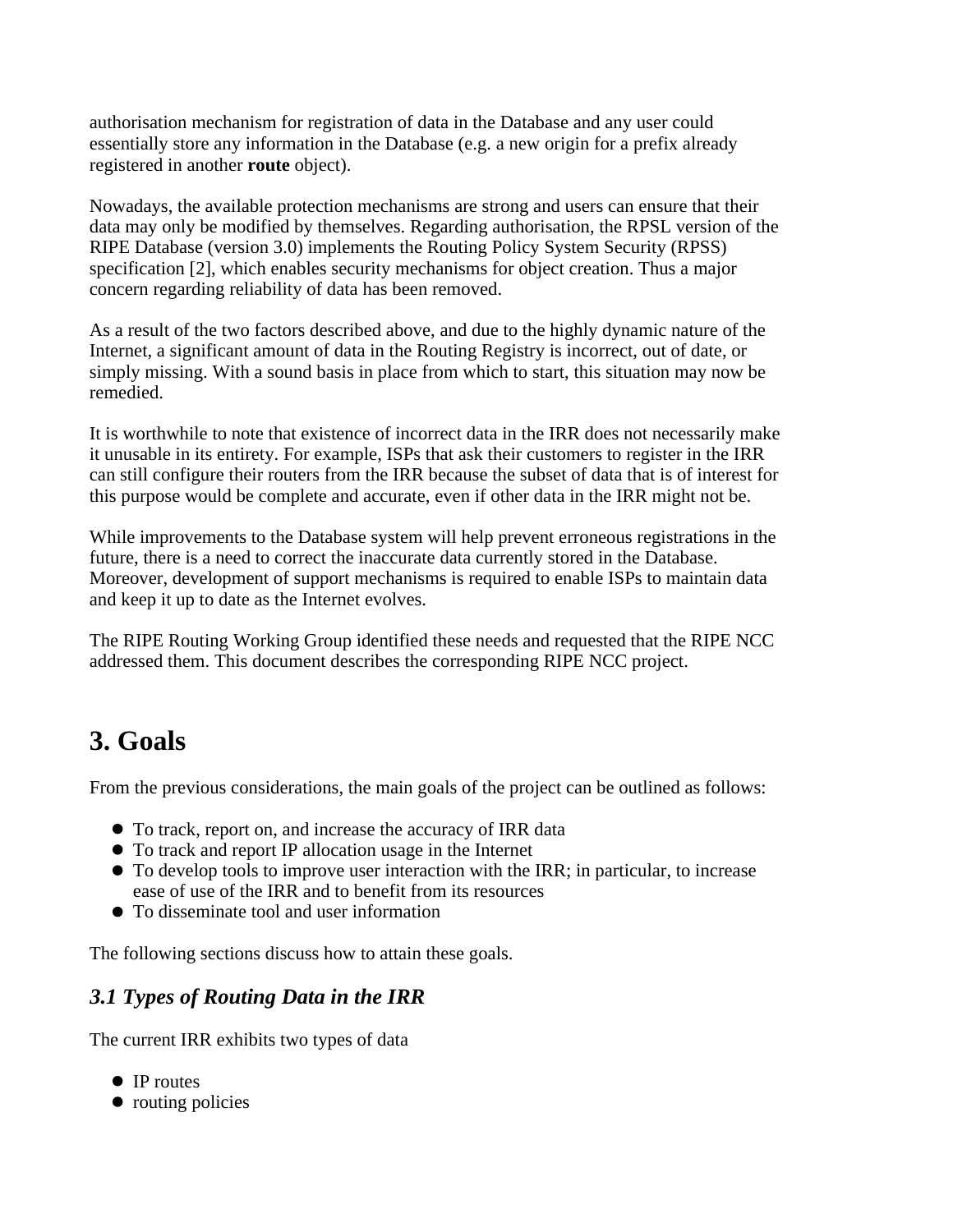These are tied to the following objects in the Database

- **route** objects, describing which AS originates each prefix
- **aut-num** objects for routing policies
- **inet-rtr**, **as-set**, **route-set**, and other RPSL objects supporting the description of routing policies.

### *3.2 Types of Routing Data on the Internet*

In general, routing data on the Internet is distributed via BGP announcements between peering partners. A full set of Internet routes is available by analyzing the full set of BGP announcements. The set will vary depending on where in the Internet the BGP feed is collected.

BGP announcements contain

- $\bullet$  the route prefix and its length;
- $\bullet$  the AS path under which the announcement is visible and its originating ASes;
- additional BGP attributes that propagate through the routing system.

Any of these data items are available by establishing appropriate BGP peerings. The main source of live routing data for this project will be the Routing Information Service (RIS) project [3] being carried out by the RIPE NCC.

### *3.3 Comparing Registry and Internet Data*

The two sources of data (IRR and live Internet routing data) have quite different formats. Tools that can understand both sources and make comparisons will be developed.

#### **3.3.1 Route Advertisements**

A route, which is the combination of network addresses with an originating AS, may be:

- recorded in the RIPE Database and advertised on the Internet (which is the optimum case)
- recorded in the RIPE Database but not advertised on the Internet, and
- advertised on the Internet but not recorded in the RIPE Database.

The latter two describe mismatches that may be detected by comparing the data sets. These mismatches may be caused by errors in aggregation (e.g. recording 193.0.0.0/22 in the Database when advertising 193.0.0.0/21), errors in origin (e.g. an advertisement from an old provider), simple omissions, or other reasons. Initially, no attempt will be made to classify errors. They will just be recorded.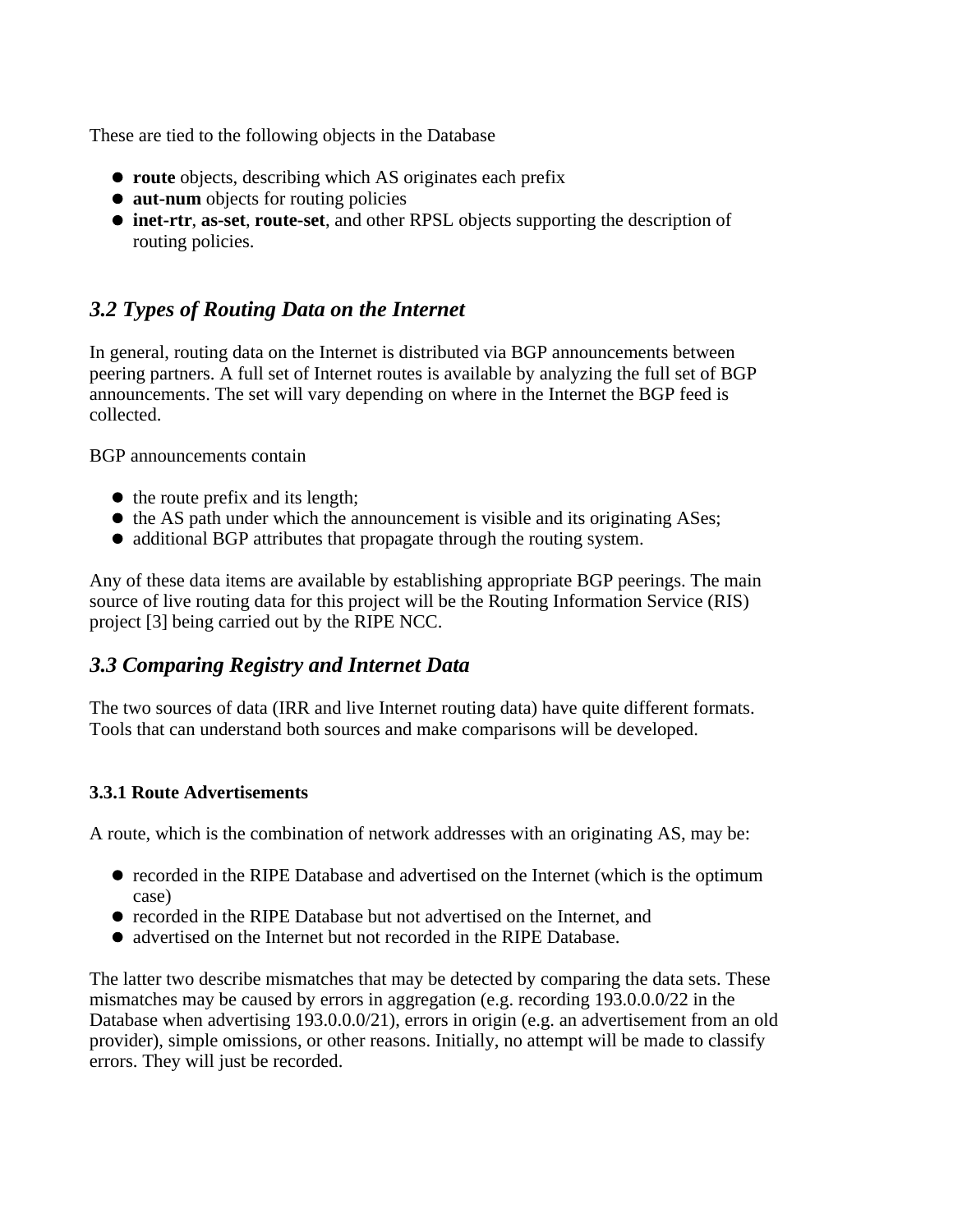#### **3.3.2 RPSL Policy and AS Paths**

Routing data collected in the Routing Information System (RIS) includes AS path information. It can be used to verify whether the policies recorded in corresponding aut-num objects allow the AS path seen in the live routing data. This means that missing "import:" and "export:" attributes in the **aut-num** objects may be detected.

It is not possible to detect unnecessary "import:" and "export:" attributes, due to the limitations of the RIS data imposed by the nature of BGP. Some routes will not get advertised to any of the route collectors, but still be used on the Internet. This may occur, for example, if a slow or expensive link is used for backup purposes that are activated only in case the regular connection breaks. Another example is upstream route aggregation, which removes longer prefixes from the routing table.

#### **3.3.3 Allocation Registry Checks**

By including data from the IP allocation registry, it will be possible to track address space usage and detect announcements of space that should not be advertised on the Internet. This is not limited to the use of private address space or AS numbers, but also reveals usage of unallocated AS numbers and IP addresses.

# **4 Reporting and Tool Development**

Information produced by this project will be made available at the RIPE NCC web site and/or through e-mail subscription. This will include the following:

#### *4.1 General IRR Consistency Report*

The report will present general statistical data regarding the size of the IRR, amount of inconsistencies of different types, and delegated address space usage.

### *4.2 Specific IRR Consistency Report*

This type of report will present detailed information about IRR inconsistencies for specific portions of the IRR. A specific portion may be defined by the user based on:

- AS number or **as-set**, AS information: In this case, the report will list deviations in AS numbers (missing or extra) and AS paths from registered routing policies.
- AS number or **as-set**, route information: In this case, the report will contain a list of inconsistent routes originated by the specified AS or ASes.
- IP address space as defined by **inetnum**, **route**, or **route-set** objects. In this case, the report will contain a list of inconsistent routes concerning this address space.
- **mntner** object name, which is referenced by "mnt-routes:" attribute in **aut-num**, **inetnum**, or **route** objects. In this case, the report will contain a list of inconsistent routes related to address space or autonomous systems covered by this attribute.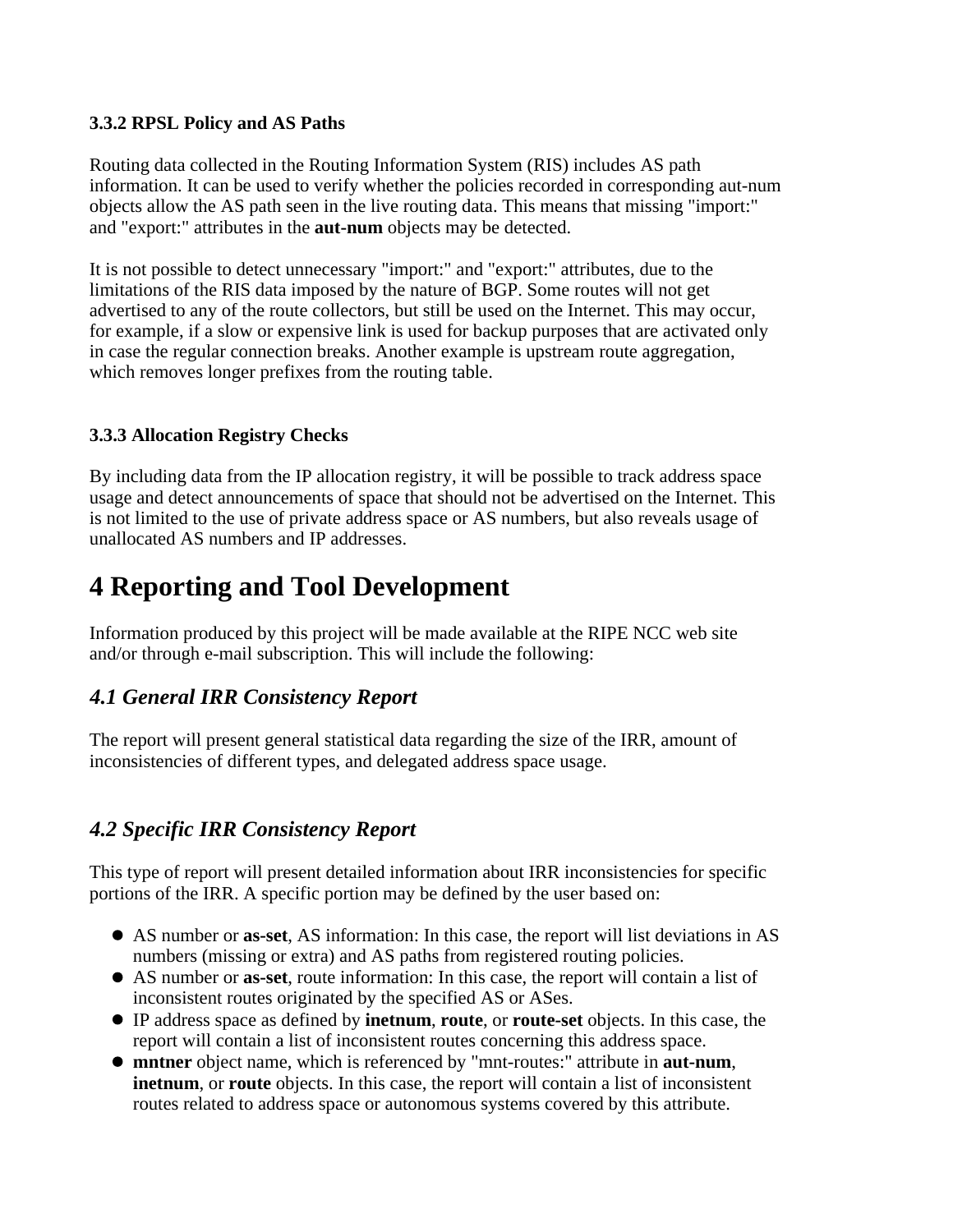- **mntner** object name, which is referenced by "mnt-lower:" attribute in **as-block**, **aut-num**, **inetnum**, or **route** objects. In this case, the report will contain a list of inconsistent routes related to address space or autonomous systems covered by this attribute.
- **mntner** object name, which is referenced by "mnt-by:" attribute in **aut-num**, **inetnum**, or **route** objects. In this case, the report will contain a list of inconsistent routes related to address space or autonomous systems specified by these objects.

Two types of the reports may be requested: periodic report and monitoring report sent when an inconsistency appears.

### *4.3 IRR Correction Wizard*

In the event that registrations in the IRR require updating, any user today must set up the corresponding objects by hand, which often is cumbersome and subject to human error. To improve ease of use on the IRR, the project will introduce an IRR correction wizard. This tool will take the routing policy as found on the Internet and provide the user with a set of corresponding objects which can be applied to update the IRR. This includes additions and deletions. The user must verify correctness of the information presented, add the corresponding authorisation information, and forward the objects in a message to the Database update mechanism (<auto-dbm@ripe.net>). The "correction wizard" is a supplementary tool to be used along with reports produced in section 4.2.

### *4.4 Router Configuration Checker*

It will be possible to identify some potential problems in the parts of a router configuration built from the IRR using tools like RtConfig. Normally, the automatic router configuration generators generate only parts of the configuration using IRRs, rather than a complete configuration. Similarly, this tool will check subsets of configurations and identify the statements that are inconsistent with the real state of the Internet. It can be used as router configuration debug help.

### *4.5 Other Tools*

Tools developed in the framework of this project will not be limited to the ones described above. Feedback from the community may identify demand for other tools.

# **5 Side-Note on Data Privacy**

Due to business confidentiality or other considerations, several service providers do not want to register their routes or policies in a public Routing Registry. However, it should be noted that in order to reach a certain IP address, routing information regarding this IP address must be public. If it were not public, this IP address would not be reachable on the Internet.